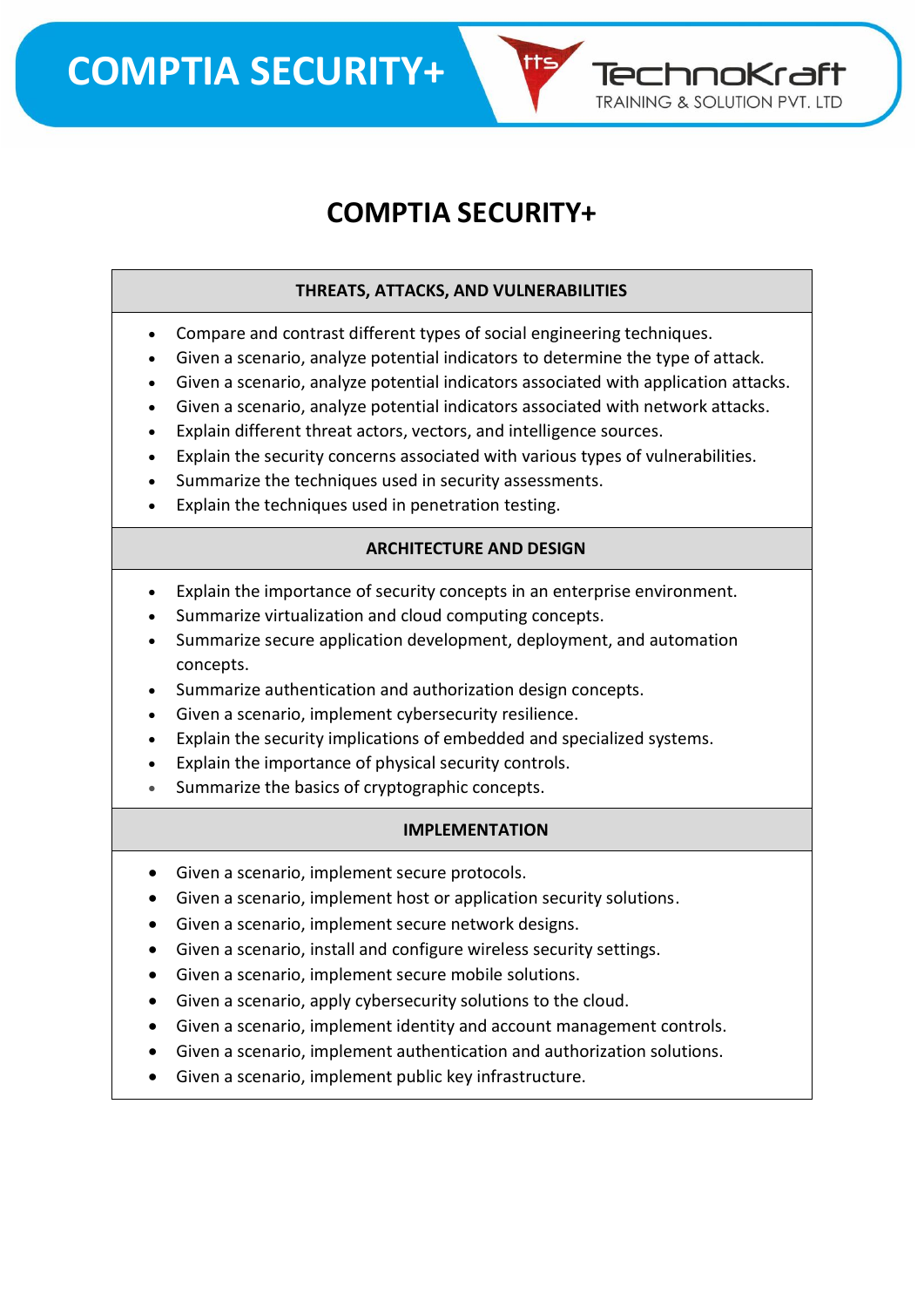#### **OPERATIONS AND INCIDENT RESPONSE**

TechnoKraft **TRAINING & SOLUTION PVT. LTD** 

- Given a scenario, use the appropriate tool to assess organizational security
- Summarize the importance of policies, processes, and procedures for incident response.
- Given an incident, utilize appropriate data sources to support an investigation.
- Given an incident, apply mitigation techniques or controls to secure an environment.
- Explain the key aspects of digital forensics.

#### **GOVERNANCE, RISK, AND COMPLIANCE**

- Compare and contrast various types of controls.
- Explain the importance of applicable regulations, standards, or frameworks that impact organizational security posture.

\_\_\_\_\_\_\_\_\_\_\_\_\_\_\_\_\_\_\_\_\_\_

- Explain the importance of policies to organizational security.
- Summarize risk management processes and concepts.
- Explain privacy and sensitive data concepts in relation to security.